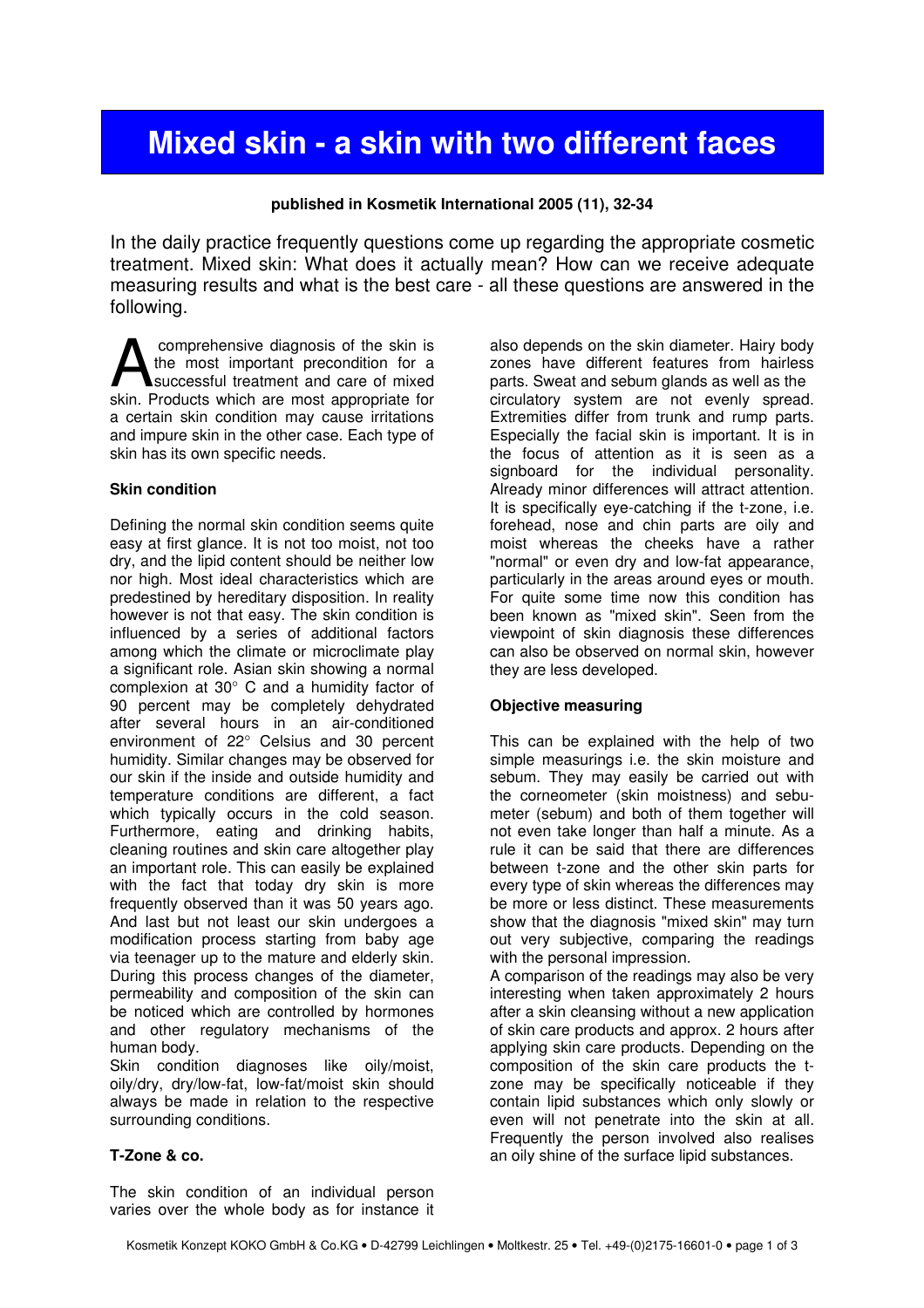### Skin care substances

It is a fact that due to the increased sebum flow lipid substances only slowly penetrate the skin along the t-zone. Regarding the appropriate skin care it can be concluded that, among others the lipid substances should be selected according to their penetrability. For a person without professional background in chemistry this may be quite demanding though. There is however a general rule which says that natural lipid substances in form of triglycerides will penetrate easier than indifferent hydrocarbons like mineral oil and waxes, and low-molecular and unsaturated faster than high-molecular and saturated ones. Furthermore, triglycerides provide the advantage of a perfect adaptation to the physiology of the skin as well as the partial degradability to diglycerides, monoglycerides as well as glycerin and fatty acids. This however does not apply for mineral oils, solid paraffin and silicones. These substances keep their specific structure.

## The appropriate treatment

It goes without saying that the products should only be sparsely applied on the t-zone. The additional use of a talcum-free powder may be helpful as it not only absorbs surplus lipids but in case of an appropriate composition also diffusely scatters the light reflection in different directions and thus avoids any glistening effects.

As a further possible treatment it is suggested to use different products for t-zone and the other facial areas. In case of an increased sebum flow it is recommended to use liposomal concentrates which cause slight sebum suppression in the skin. Put into practice this means that after the t-zone has been treated with a liposomal concentrate, an additional skin care product will then be applied on the entire face. This product should be free of emulsifiers and preservatives so that the effects of the liposomes will not be impaired and that problems due to any infiltrated preservatives can be avoided. If necessary the additional treatment around the t-zone may even be avoided or a low-fat or even non-fat gel may be applied on the entire facial skin.

For cleansing purposes it is important to know that a frequent degreasing will even intensify the sebum production. As NMF substances (natural moisturizing factor) are removed with every cleansing, the skin could become dehydrated in extreme cases. It is then recommended to treat the skin with NMF containing liposomes.

### Hormonal influences

Due to the hormonal changes in the menopause the sebum production frequently is reduced and the former oily areas become less dominant. A specific treatment is no longer necessary then as the normal to dry and lowfat skin condition may prevail.

For the dry and low-fat skin, skin care creams with appropriate lipid content and moisturizing substances are recommended.

## Adjusting the treatment

In general, the mixed skin is rather categorised along with a normal skin condition, and therefore it is paid less attention in dermatological practice than in the beauty institute. Besides the original mixed skin conditions however, in both the disciplines frequently cases with partial skin disorders like e.g. acne and couperosis can be observed. These cases can be treated as mentioned above. The combination of an appropriate active agent concentrate and a skin care cream or lotion generally has turned out as the best possible solution. It should also be mentioned that the selection of make-ups and tinted day creams belongs to the potential instruments of the beauty institute to optically balance different parts of the skin. Regarding their composition however they should be adapted to the previously applied skin care in order to avoid counterproductive effects.

## NMF-balance

A marked condition of oily and moist skin is called seborrhoe oleosa whereas of the oily and dry skin it is seborrhoe sicca. In case of seborrhoe sicca the skin will not develop intense glistening if the sebum is largely absorbed due to the modified structure of the horny layer. Regarding the selection of NMF substances here, specific emphasis should be laid on amino acids and urea. Liposomes help to intensify the penetration and thus serve as active agents in two ways. Due to the phosphatidylcholine contained they reduce the sebum flow and modulate the increased cornification which actually caused the condition.

Concluding, a few words should be added regarding the low-fat and moist skin which is rather an exception and mostly occurs only temporarily and is frequently due to a humid and hot environment. Changing to an environment with lower humidity, there will mostly follow a dry and low-fat skin condition as the transepidermal water loss (TEWL) due to the insufficient lipid coating increases and